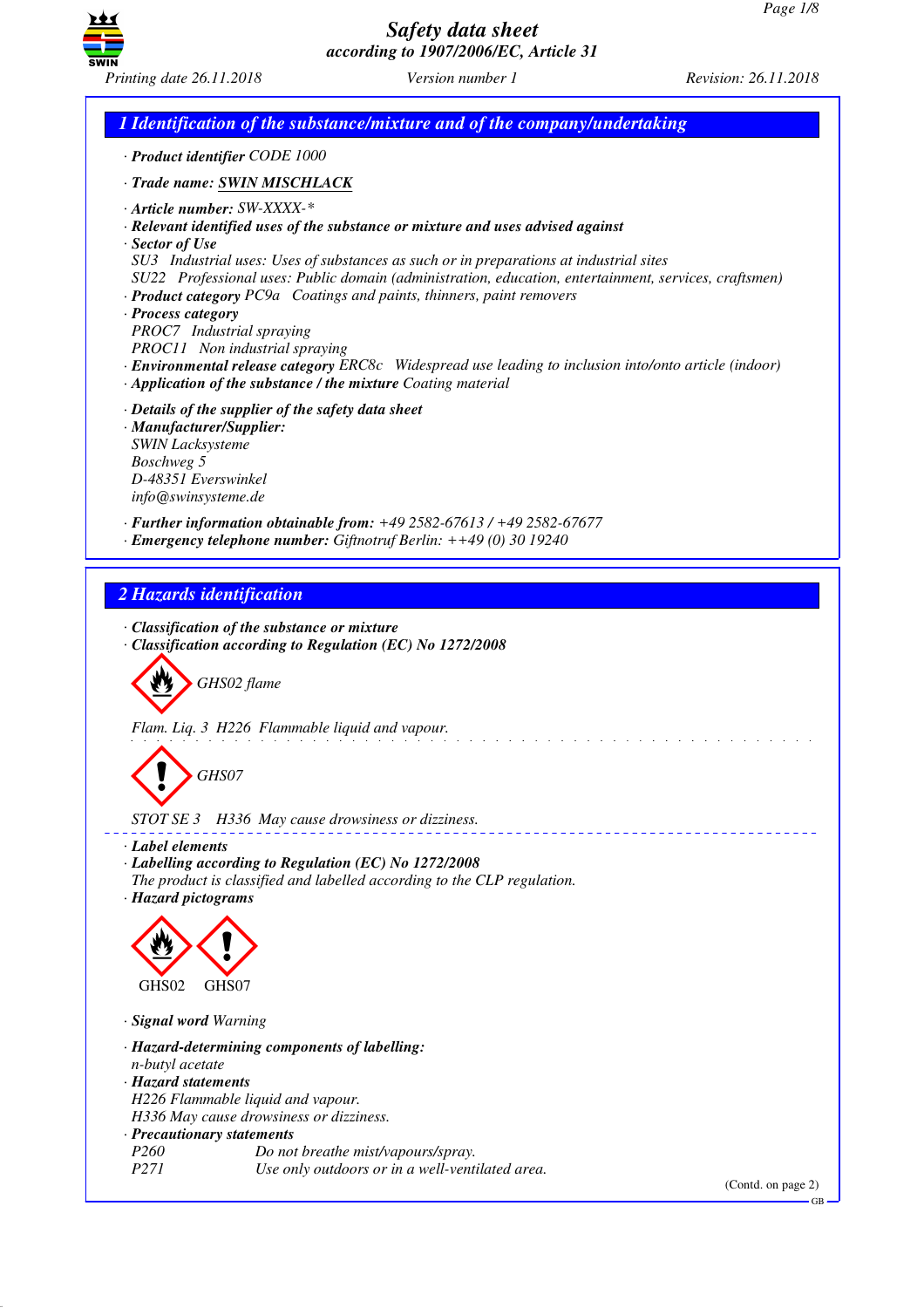

*Printing date 26.11.2018 Version number 1 Revision: 26.11.2018*

### *Trade name: SWIN MISCHLACK*

|                                    | (Cond. of page 1)                                                                                      |
|------------------------------------|--------------------------------------------------------------------------------------------------------|
| P <sub>280</sub>                   | Wear protective gloves/protective clothing/eye protection/face protection.                             |
|                                    | P305+P351+P338 IF IN EYES: Rinse cautiously with water for several minutes. Remove contact lenses, if  |
|                                    | present and easy to do. Continue rinsing.                                                              |
| <i>P501</i>                        | Dispose of contents/container in accordance with local/regional/national/international<br>regulations. |
| $\cdot$ Other hazards -<br>_ _ _ _ |                                                                                                        |

*· Results of PBT and vPvB assessment*

*· PBT: Not applicable.*

*· vPvB: Not applicable.*

### *3 Composition/information on ingredients*

*· Chemical characterisation: Mixtures*

*· Description: Mixture of substances listed below with nonhazardous additions.*

| · Dangerous components:                                                |                                                                                                                                                                                                                               |              |
|------------------------------------------------------------------------|-------------------------------------------------------------------------------------------------------------------------------------------------------------------------------------------------------------------------------|--------------|
| $CAS: 123-86-4$<br>EINECS: 204-658-1<br>Reg.nr.: 01-2119485493-29-XXXX | <i>n-butyl acetate</i><br>$\circledcirc$ Flam. Liq. 3, H226, $\circledcirc$ STOT SE 3, H336                                                                                                                                   | $25 - 50\%$  |
| CAS: 108-65-6<br>EINECS: 203-603-9<br>Reg.nr.: 01-2119475791-29-XXXX   | 2-methoxy-1-methylethyl acetate<br>$\otimes$ Flam. Liq. 3, H226                                                                                                                                                               | $2.5 - 10\%$ |
| CAS: 1330-20-7<br>EINECS: 215-535-7                                    | xylene<br>$\otimes$ Flam. Liq. 3, H226; $\otimes$ STOT RE 2, H373; Asp. Tox. 1,<br>Reg.nr.: 01-2119488216-32-XXXX   H304; Acute Tox. 4, H312; Acute Tox. 4, H332; Skin Irrit.<br>2, H315; Eye Irrit. 2, H319; STOT SE 3, H335 | $2.5 - 10\%$ |
| $CAS: 112-07-2$<br>EINECS: 203-933-3<br>Reg.nr.: 01-2119475112-47-XXXX | 2-butoxyethyl acetate<br>$\Diamond$ Acute Tox. 4, H312; Acute Tox. 4, H332                                                                                                                                                    | $\leq 2.5\%$ |
|                                                                        | $\cdot$ Additional information: For the wording of the listed hazard phrases refer to section 16                                                                                                                              |              |

*· Additional information: For the wording of the listed hazard phrases refer to section 16.*

## *4 First aid measures*

- *· Description of first aid measures*
- *· General information: Personal protection for the First Aider.*
- *· After inhalation: Supply fresh air. Seek medical treatment in case of complaints.*
- *· After skin contact:*
- *Immediately wash with water and soap and rinse thoroughly. If skin irritation continues, consult a doctor.*
- *· After eye contact:*
- *Rinse opened eye for several minutes under running water. If symptoms persist, consult a doctor.*
- *· After swallowing: Do not induce vomiting; call for medical help immediately.*
- *· Information for doctor:*
- *· Most important symptoms and effects, both acute and delayed No further relevant information available.*
- *· Indication of any immediate medical attention and special treatment needed*

*No further relevant information available.*

## *5 Firefighting measures*

- *· Extinguishing media*
- *· Suitable extinguishing agents:*

*CO2, powder or water spray. Fight larger fires with water spray or alcohol resistant foam.*

*· For safety reasons unsuitable extinguishing agents: Water with full jet*

(Contd. on page 3)

GB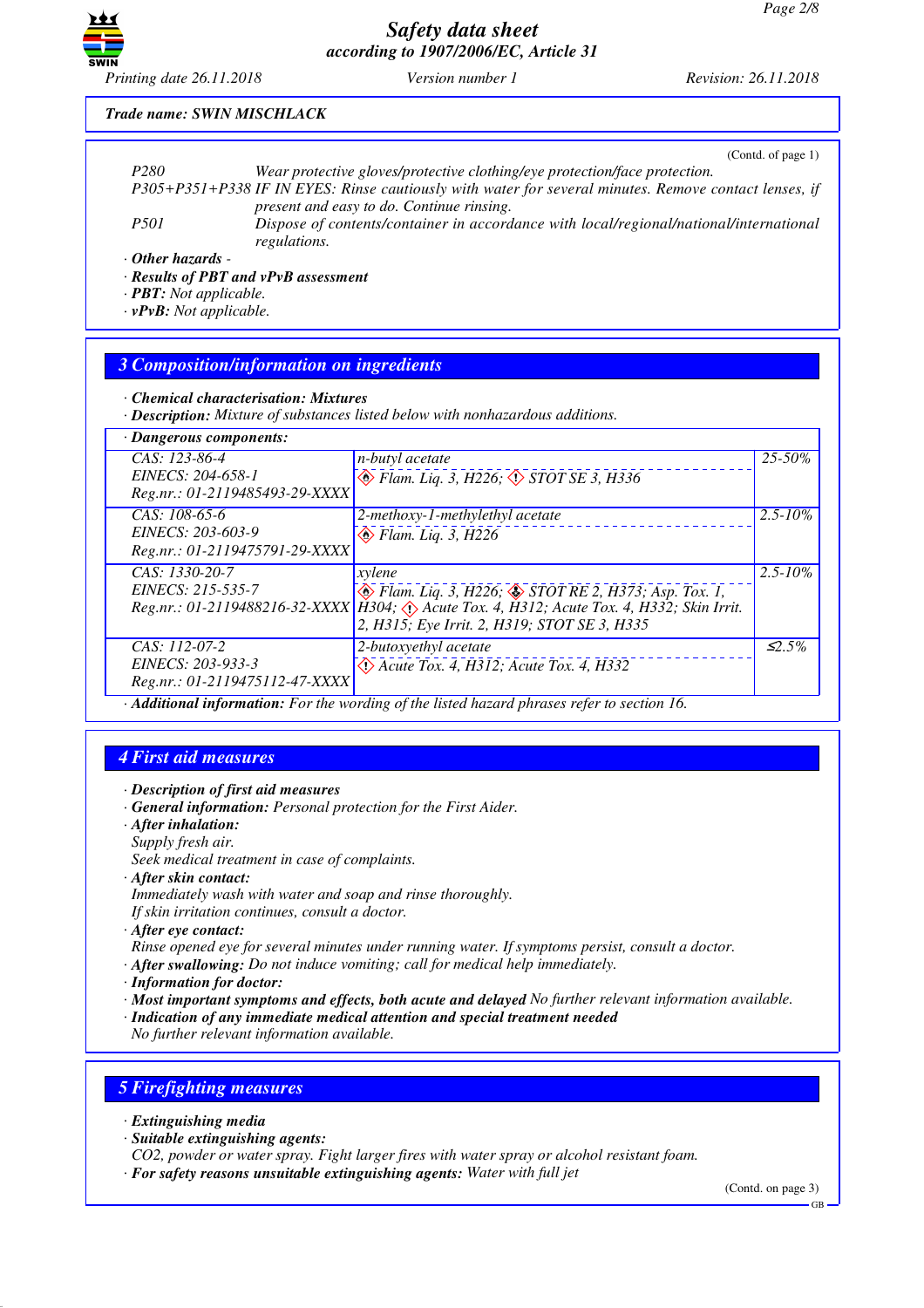

(Contd. of page 2)

*Trade name: SWIN MISCHLACK*

- *· Special hazards arising from the substance or mixture No further relevant information available.*
- *· Advice for firefighters*
- *· Protective equipment: Mouth respiratory protective device.*

### *6 Accidental release measures*

*· Personal precautions, protective equipment and emergency procedures Wear protective equipment. Keep unprotected persons away. Ensure adequate ventilation*

*· Environmental precautions: Do not allow to enter sewers/ surface or ground water.*

*· Methods and material for containment and cleaning up: Absorb with liquid-binding material (sand, diatomite, acid binders, universal binders, sawdust). Dispose contaminated material as waste according to item 13.*

*· Reference to other sections See Section 7 for information on safe handling. See Section 8 for information on personal protection equipment.*

## *7 Handling and storage*

#### *· Handling:*

- *· Precautions for safe handling Ensure good ventilation/exhaustion at the workplace. Restrict the quantity stored at the work place.*
- *· Information about fire and explosion protection: Fumes can combine with air to form an explosive mixture. Flammable gas-air mixtures may form in empty receptacles. Keep ignition sources away - Do not smoke. Use explosion-proof apparatus / fittings and spark-proof tools. Protect against electrostatic charges.*
- *· Conditions for safe storage, including any incompatibilities*
- *· Storage:*
- *· Requirements to be met by storerooms and receptacles: Provide solvent resistant, sealed floor.*
- *Suitable material for receptacles and pipes: steel or stainless steel.*
- *· Information about storage in one common storage facility: Not required.*
- *· Further information about storage conditions: Keep container tightly sealed.*
- *· Specific end use(s) No further relevant information available.*

# *8 Exposure controls/personal protection*

*· Additional information about design of technical facilities: No further data; see item 7.*

- *· Control parameters*
- *· Ingredients with limit values that require monitoring at the workplace:*

## *123-86-4 n-butyl acetate*

*WEL Short-term value: 966 mg/m³, 200 ppm Long-term value: 724 mg/m³, 150 ppm*

*108-65-6 2-methoxy-1-methylethyl acetate WEL Short-term value: 548 mg/m³, 100 ppm*

*Long-term value: 274 mg/m³, 50 ppm Sk*

## *112-07-2 2-butoxyethyl acetate*

*WEL Short-term value: 332 mg/m³, 50 ppm Long-term value: 133 mg/m³, 20 ppm Sk*

(Contd. on page 4)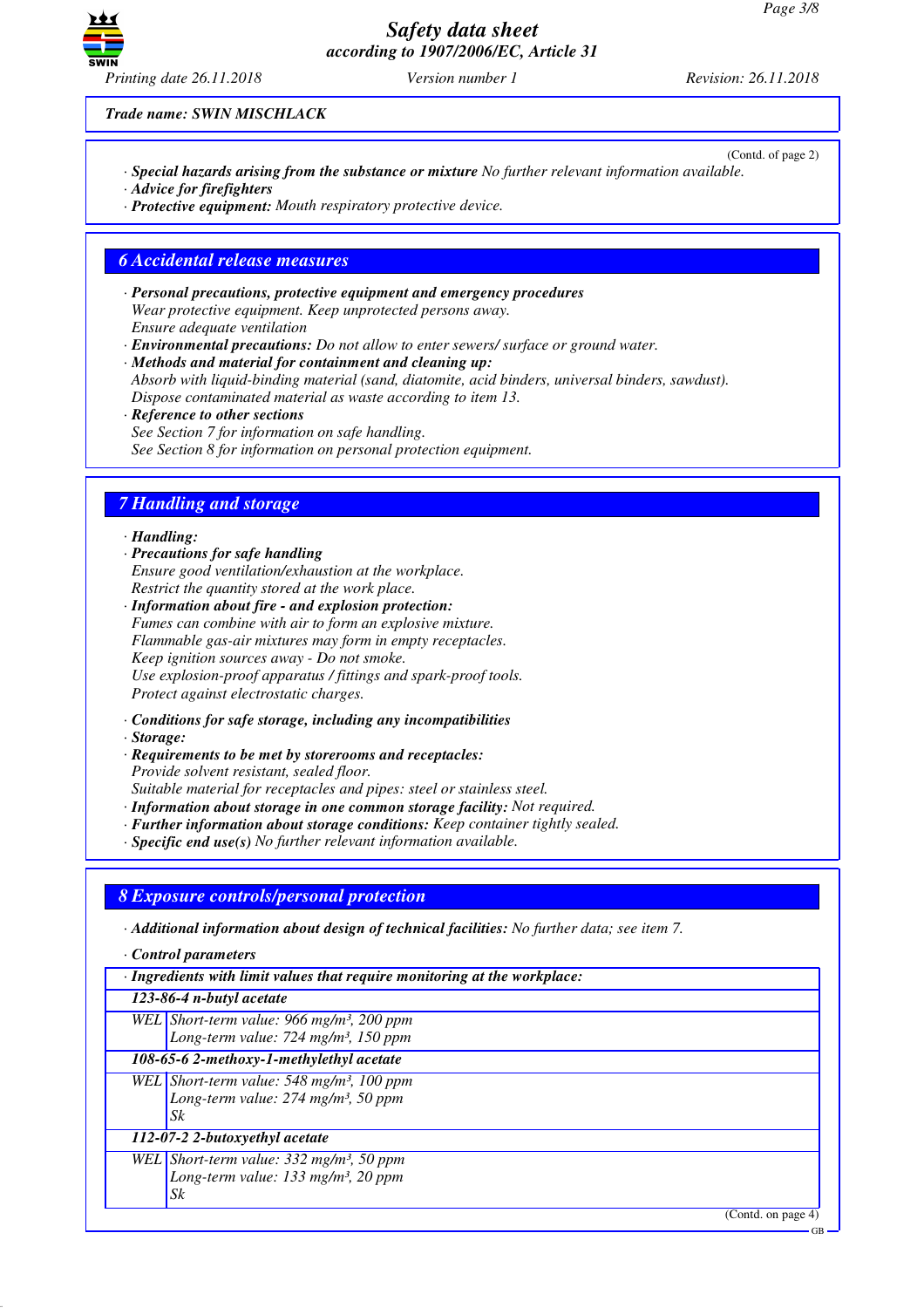

*Trade name: SWIN MISCHLACK*

| · Additional information: The lists valid during the making were used as basis.                                                                        |                                                                                                                   |
|--------------------------------------------------------------------------------------------------------------------------------------------------------|-------------------------------------------------------------------------------------------------------------------|
|                                                                                                                                                        |                                                                                                                   |
| · Exposure controls                                                                                                                                    |                                                                                                                   |
| · Personal protective equipment:                                                                                                                       |                                                                                                                   |
| · General protective and hygienic measures:                                                                                                            |                                                                                                                   |
| Keep away from foodstuffs, beverages and feed.                                                                                                         |                                                                                                                   |
| Wash hands before breaks and at the end of work.                                                                                                       |                                                                                                                   |
| Do not inhale gases / fumes / aerosols.                                                                                                                |                                                                                                                   |
| Avoid contact with the eyes and skin.                                                                                                                  |                                                                                                                   |
| · Respiratory protection:                                                                                                                              | Use suitable respiratory protective device in case of insufficient ventilation.                                   |
|                                                                                                                                                        | In case of brief exposure or low pollution use respiratory filter device. In case of intensive or longer exposure |
| use self-contained respiratory protective device.                                                                                                      |                                                                                                                   |
| Filter A2/P2                                                                                                                                           |                                                                                                                   |
| · Protection of hands:                                                                                                                                 |                                                                                                                   |
|                                                                                                                                                        | Only use chemical-protective gloves with CE-labelling of category III.                                            |
|                                                                                                                                                        |                                                                                                                   |
|                                                                                                                                                        |                                                                                                                   |
| Protective gloves                                                                                                                                      |                                                                                                                   |
|                                                                                                                                                        |                                                                                                                   |
|                                                                                                                                                        | Preventive skin protection by use of skin-protecting agents is recommended.                                       |
| · Material of gloves                                                                                                                                   |                                                                                                                   |
|                                                                                                                                                        | The selection of the suitable gloves does not only depend on the material, but also on further marks of quality   |
|                                                                                                                                                        | and varies from manufacturer to manufacturer. As the product is a preparation of several substances, the          |
|                                                                                                                                                        | resistance of the glove material can not be exactly calculated in advance and has therefore to be checked         |
| prior to the application.                                                                                                                              |                                                                                                                   |
| Nitrile rubber (Ansell Sol-Vex®)                                                                                                                       | As protection from splashes gloves made of the following materials are suitable:                                  |
| Recommended thickness of the material: $\geq 0.4$ mm                                                                                                   |                                                                                                                   |
| · Penetration time of glove material                                                                                                                   |                                                                                                                   |
| Value for the permeation: Level $\leq$ 1                                                                                                               |                                                                                                                   |
|                                                                                                                                                        | The exact break through time has to be found out by the manufacturer of the protective gloves and has to be       |
| observed.                                                                                                                                              |                                                                                                                   |
|                                                                                                                                                        | $\cdot$ For the permanent contact => 480 minutes gloves made of the following materials are suitable:             |
| HPPE-laminatet film (Ansell Barrier®)                                                                                                                  |                                                                                                                   |
| $\cdot$ Eye protection:                                                                                                                                |                                                                                                                   |
|                                                                                                                                                        |                                                                                                                   |
| Tightly sealed goggles                                                                                                                                 |                                                                                                                   |
|                                                                                                                                                        |                                                                                                                   |
|                                                                                                                                                        |                                                                                                                   |
|                                                                                                                                                        |                                                                                                                   |
|                                                                                                                                                        |                                                                                                                   |
| Protective clothing, anti-static (TYVEK® CLASSIC PLUS)                                                                                                 |                                                                                                                   |
| Safety shoes/boots, antstatic                                                                                                                          |                                                                                                                   |
| · Body protection:                                                                                                                                     |                                                                                                                   |
|                                                                                                                                                        |                                                                                                                   |
|                                                                                                                                                        |                                                                                                                   |
|                                                                                                                                                        |                                                                                                                   |
|                                                                                                                                                        |                                                                                                                   |
|                                                                                                                                                        |                                                                                                                   |
| 9 Physical and chemical properties<br>· Information on basic physical and chemical properties<br>· General Information<br>$\cdot$ Appearance:<br>Form: | Fluid                                                                                                             |
| Colour:                                                                                                                                                | According to product specification                                                                                |
| $\cdot$ Odour:                                                                                                                                         | Aromatic                                                                                                          |
| · Odour threshold:<br>$\cdot$ pH-value                                                                                                                 | Not determined.<br>Not applicable.                                                                                |

GB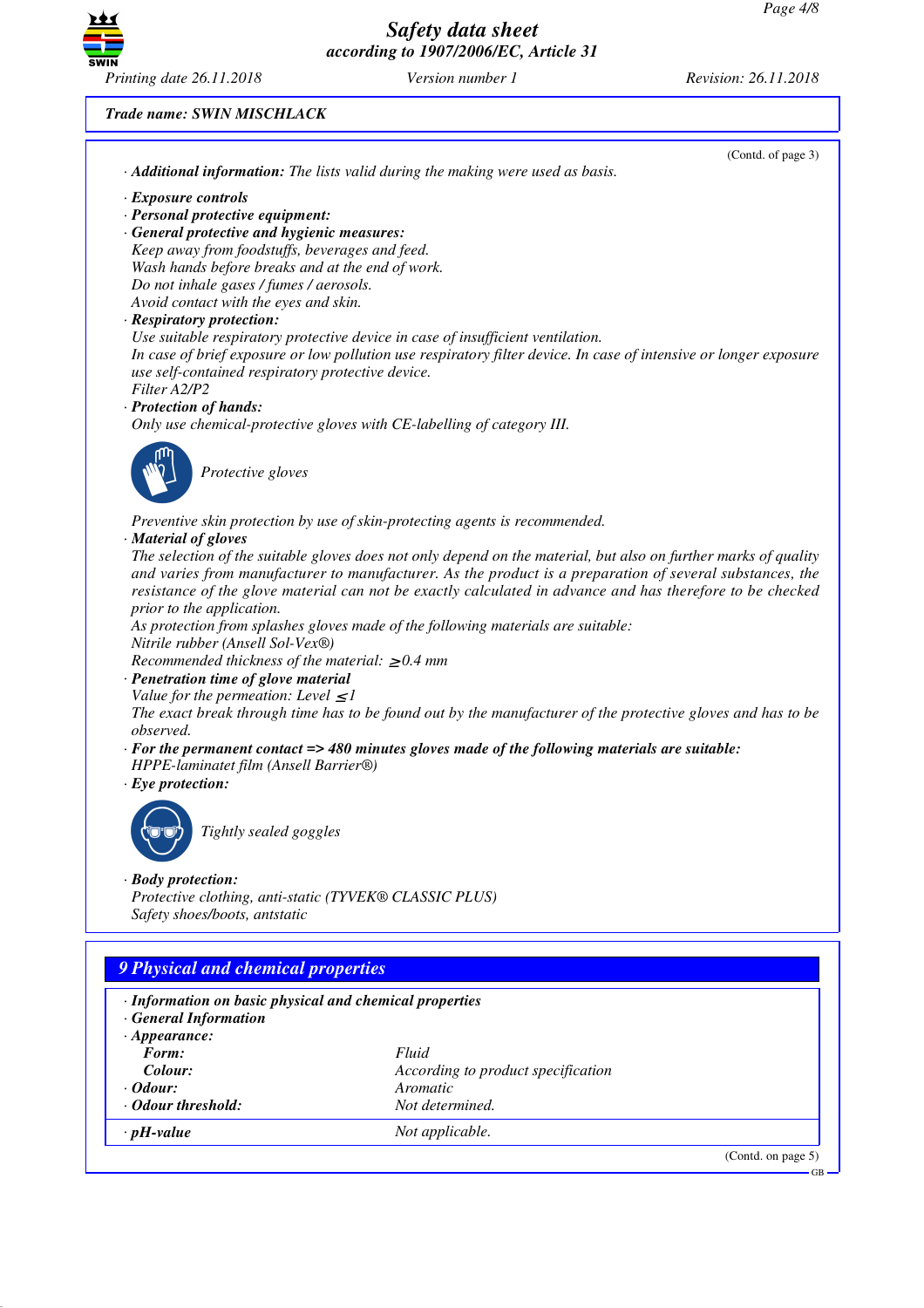

*Trade name: SWIN MISCHLACK*

|                                                                                                                   | (Contd. of page 4)                                                                                               |
|-------------------------------------------------------------------------------------------------------------------|------------------------------------------------------------------------------------------------------------------|
| $\cdot$ Change in condition<br>Melting point/freezing point:<br>Initial boiling point and boiling range: $124 °C$ | Undetermined.                                                                                                    |
| · Flash point:                                                                                                    | $23 - 60 °C$                                                                                                     |
| · Flammability (solid, gas):                                                                                      | Not applicable.                                                                                                  |
| · Ignition temperature:                                                                                           | 315 °C                                                                                                           |
| · Decomposition temperature:                                                                                      | Not determined.                                                                                                  |
| · Auto-ignition temperature:                                                                                      | Product is not selfigniting.                                                                                     |
| $\cdot$ Explosive properties:                                                                                     | Product is not explosive. However, formation of explosive air/<br>vapour mixtures are possible.                  |
| · Explosion limits:<br>Lower:<br><b>Upper:</b>                                                                    | 1.2 Vol $\%$<br>7.5 Vol $%$                                                                                      |
| $\cdot$ Vapour pressure at 20 $\degree$ C:                                                                        | $10.7$ $hPa$                                                                                                     |
| $\cdot$ Density<br>· Relative density<br>· Vapour density<br>$\cdot$ Evaporation rate                             | $1.00 - 1.70$ g/ml<br>Not determined.<br>Not determined.<br>Not determined.                                      |
| · Solubility in / Miscibility with<br>water:                                                                      | Not miscible or difficult to mix.                                                                                |
| · Partition coefficient: n-octanol/water:                                                                         | Not determined.                                                                                                  |
| · Viscosity:<br>$\cdot$ Dynamic:<br>$\cdot$ Kinematic at 20 $\degree$ C:<br>$\cdot$ Other information             | DIN 53211 (6 mm) - 38 sec<br>Not determined.<br>$100 s$ (ISO 6 mm)<br>No further relevant information available. |

## *10 Stability and reactivity*

*· Reactivity No further relevant information available.*

- *· Thermal decomposition / conditions to be avoided: No decomposition if used according to specifications.*
- *· Possibility of hazardous reactions No dangerous reactions known.*
- *· Conditions to avoid No further relevant information available.*
- *· Incompatible materials: No further relevant information available.*
- *· Hazardous decomposition products: No dangerous decomposition products known.*

# *11 Toxicological information*

- *· Information on toxicological effects*
- *· Acute toxicity Based on available data, the classification criteria are not met.*
- *· Primary irritant effect:*
- *· Skin corrosion/irritation Based on available data, the classification criteria are not met.*
- *· Serious eye damage/irritation Based on available data, the classification criteria are not met.*
- *· Respiratory or skin sensitisation Based on available data, the classification criteria are not met.*
- *· CMR effects (carcinogenity, mutagenicity and toxicity for reproduction)*
- *· Germ cell mutagenicity Based on available data, the classification criteria are not met.*
- *· Carcinogenicity Based on available data, the classification criteria are not met.*
- *· Reproductive toxicity Based on available data, the classification criteria are not met.*

(Contd. on page 6)

*<sup>·</sup> Chemical stability*

GB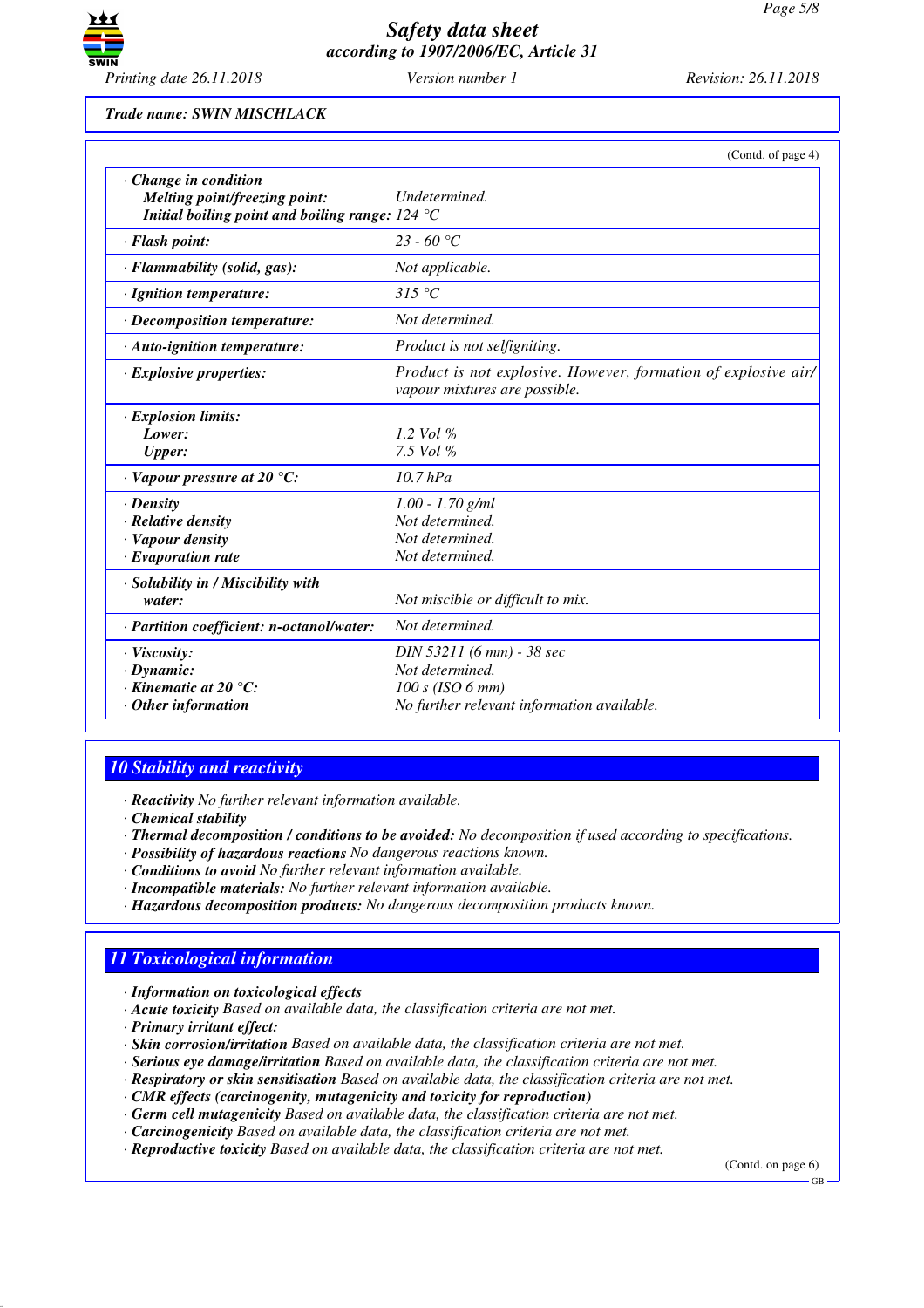

*Trade name: SWIN MISCHLACK*

- *· STOT-single exposure*
- *May cause drowsiness or dizziness.*
- *· STOT-repeated exposure Based on available data, the classification criteria are not met.*
- *· Aspiration hazard Based on available data, the classification criteria are not met.*

## *12 Ecological information*

*· Toxicity*

- *· Aquatic toxicity: No further relevant information available.*
- *· Persistence and degradability No further relevant information available.*
- *· Behaviour in environmental systems:*
- *· Bioaccumulative potential No further relevant information available.*
- *· Mobility in soil No further relevant information available.*
- *· Additional ecological information:*
- *· General notes:*

*Water hazard class 2 (German Regulation) (Self-assessment): hazardous for water Do not allow product to reach ground water, water course or sewage system.*

- *· Results of PBT and vPvB assessment*
- *· PBT: Not applicable.*
- *· vPvB: Not applicable.*
- *· Other adverse effects No further relevant information available.*

## *13 Disposal considerations*

- *· Waste treatment methods*
- *· Recommendation*

*Must not be disposed together with household garbage. Do not allow product to reach sewage system.*

*· European waste catalogue*

|          | 08 00 00   WASTES FROM THE MANUFACTURE, FORMULATION, SUPPLY AND USE (MFSU) OF |
|----------|-------------------------------------------------------------------------------|
|          | COATINGS (PAINTS, VARNISHES AND VITREOUS ENAMELS), ADHESIVES, SEALANTS        |
|          | <b>AND PRINTING INKS</b>                                                      |
| 08 01 00 | wastes from MFSU and removal of paint and varnish                             |

*08 01 11\* waste paint and varnish containing organic solvents or other dangerous substances*

*· Uncleaned packaging:*

*15 00 00: WASTE PACKAGING; ABSORBENTS, WIPING CLOTHS, FILTER MATERIALS AND PROTECTIVE CLOTHING NOT OTHERWISE SPECIFIED*

*15 01 00: packaging (including separately collected municipal packaging waste)*

*15 01 10\*: packaging containing residues of or contaminated by dangerous substances*

*· Recommendation: Disposal must be made according to official regulations.*

| $\cdot$ UN-Number               |               |  |
|---------------------------------|---------------|--|
| $\cdot$ ADR, ADN, IMDG          | not regulated |  |
| $\cdot$ IATA                    | <i>UN1263</i> |  |
| $\cdot$ UN proper shipping name |               |  |
| $\cdot$ ADR, ADN, IMDG          | not regulated |  |
| $\cdot$ IATA                    | <b>PAINT</b>  |  |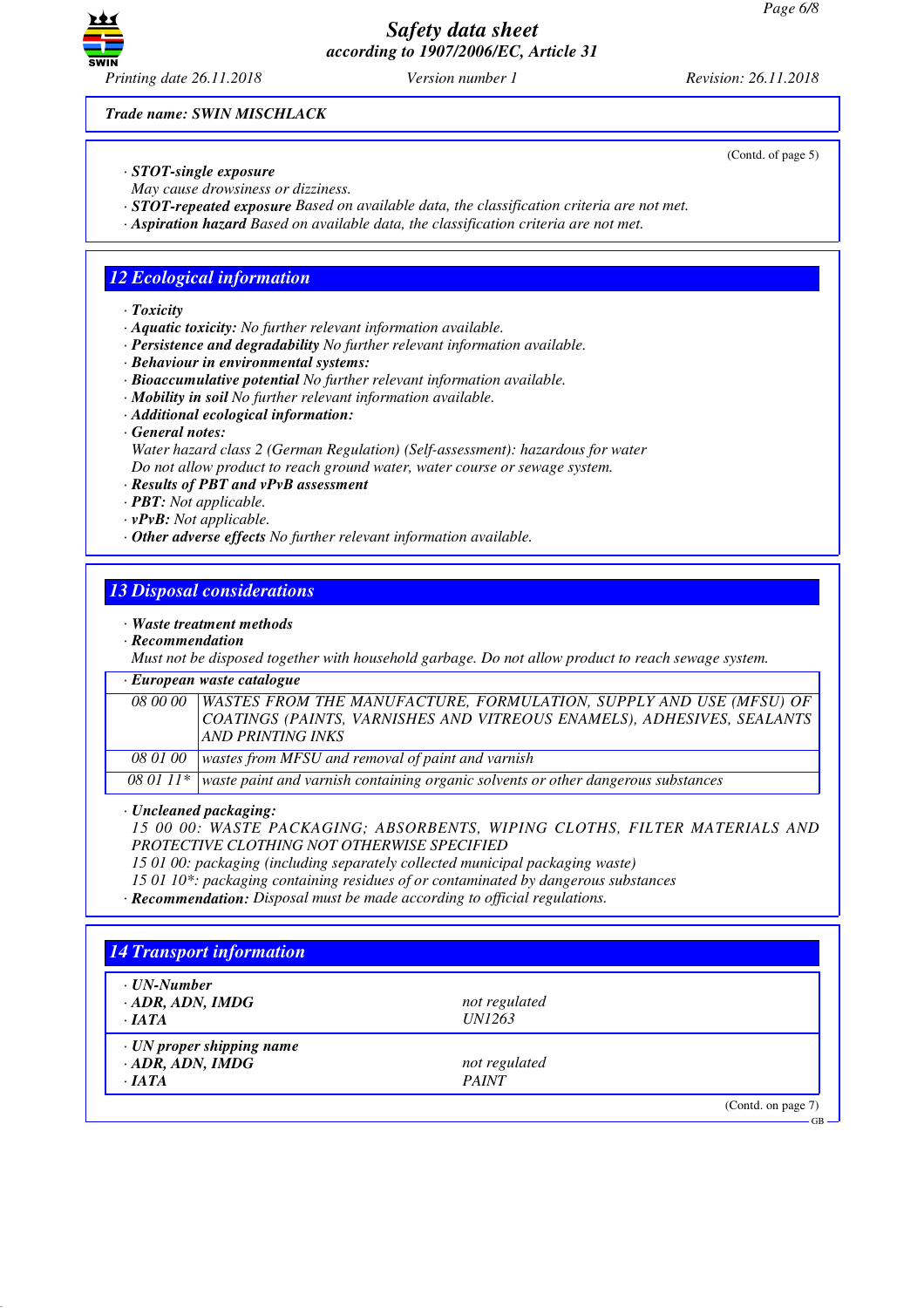

*Trade name: SWIN MISCHLACK*

|                                                     | (Contd. of page 6)                                                                      |
|-----------------------------------------------------|-----------------------------------------------------------------------------------------|
| · Transport hazard class(es)                        |                                                                                         |
| · ADR, ADN, IMDG                                    |                                                                                         |
| $\cdot$ Class                                       | not regulated                                                                           |
| ·IATA                                               |                                                                                         |
|                                                     |                                                                                         |
| $\cdot Class$                                       | 3 Flammable liquids.                                                                    |
| · Label                                             | 3                                                                                       |
| · Packing group                                     |                                                                                         |
| $\cdot$ ADR, IMDG                                   | not regulated                                                                           |
| $\cdot$ IATA                                        | Ш                                                                                       |
| · Environmental hazards:                            |                                                                                         |
| · Marine pollutant:                                 | N <sub>O</sub>                                                                          |
| · Special precautions for user                      | Not applicable.                                                                         |
| · Transport in bulk according to Annex II of Marpol |                                                                                         |
| and the IBC Code                                    | Not applicable.                                                                         |
| · Transport/Additional information:                 |                                                                                         |
| $·$ <i>ADR</i>                                      |                                                                                         |
| $\cdot$ Remarks:                                    | No dangerous goods in containers of 450 litres max.<br>capacity acc. to ADR 2.2.3.1.5.1 |
| $\cdot$ IMDG                                        |                                                                                         |
| $\cdot$ Remarks:                                    | No dangerous goods in containers of 30 litres max.<br>capacitiy acc. to IMDG 2.2.3.1.5  |
| · UN "Model Regulation":                            | not regulated                                                                           |

## *15 Regulatory information*

*· Safety, health and environmental regulations/legislation specific for the substance or mixture*

- *· REGULATION (EC) No 1907/2006 ANNEX XVII Conditions of restriction: 3*
- *· Chemical safety assessment: A Chemical Safety Assessment has not been carried out.*

### *16 Other information*

*This information is based on our present knowledge. However, this shall not constitute a guarantee for any specific product features and shall not establish a legally valid contractual relationship.*

#### *· Relevant phrases*

- *H226 Flammable liquid and vapour.*
- *H304 May be fatal if swallowed and enters airways.*
- *H312 Harmful in contact with skin.*
- *H315 Causes skin irritation.*
- *H319 Causes serious eye irritation.*
- *H332 Harmful if inhaled.*
- *H335 May cause respiratory irritation.*
- *H336 May cause drowsiness or dizziness.*

*H373 May cause damage to organs through prolonged or repeated exposure.*

*· Department issuing SDS: -* 

#### *· Contact: -*

(Contd. on page 8)

GB